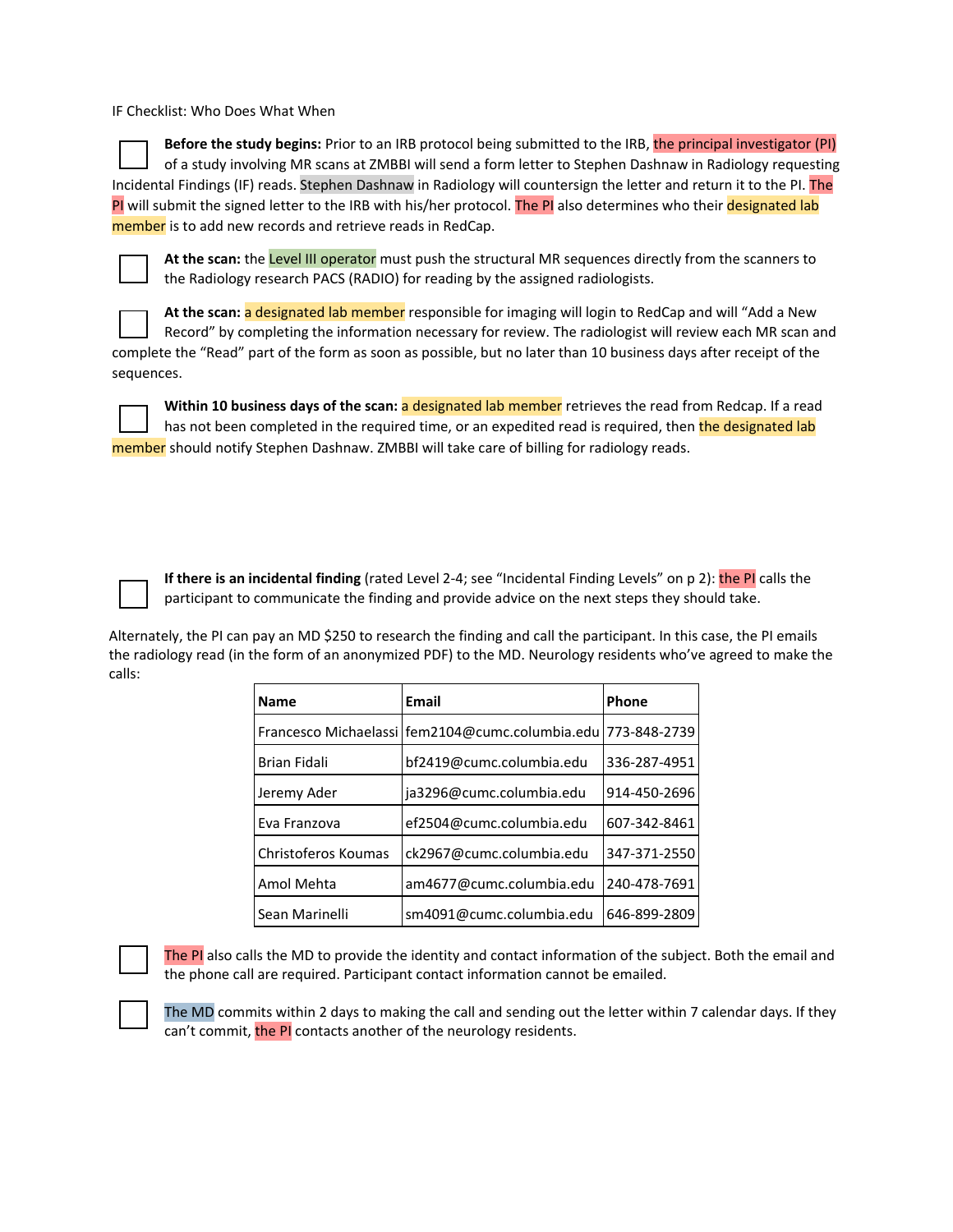Once they commit, the MD takes the following steps: taking 15 min time for research on the finding so as to be able to communicate the finding well and point the subject to the most relevant resources and services, taking 10 min to draft a version of a form letter with relevant details, sending this to the

participant via registered mail or email, and taking up to 15 min to talk to the subject. Last, the MD informs the PI and the MR Research Administrator that this has been completed.



The PI awaits confirmation that the phone call has happened. If the MD doesn't confirm within 1 week, the PI follows up with the MD. \$250 will be charged to the PI's grant to pay the MD after the MD submits proof of email or registered mail letter to the MR Research Administrator.



The PI submits an IRB amendment with the finding.